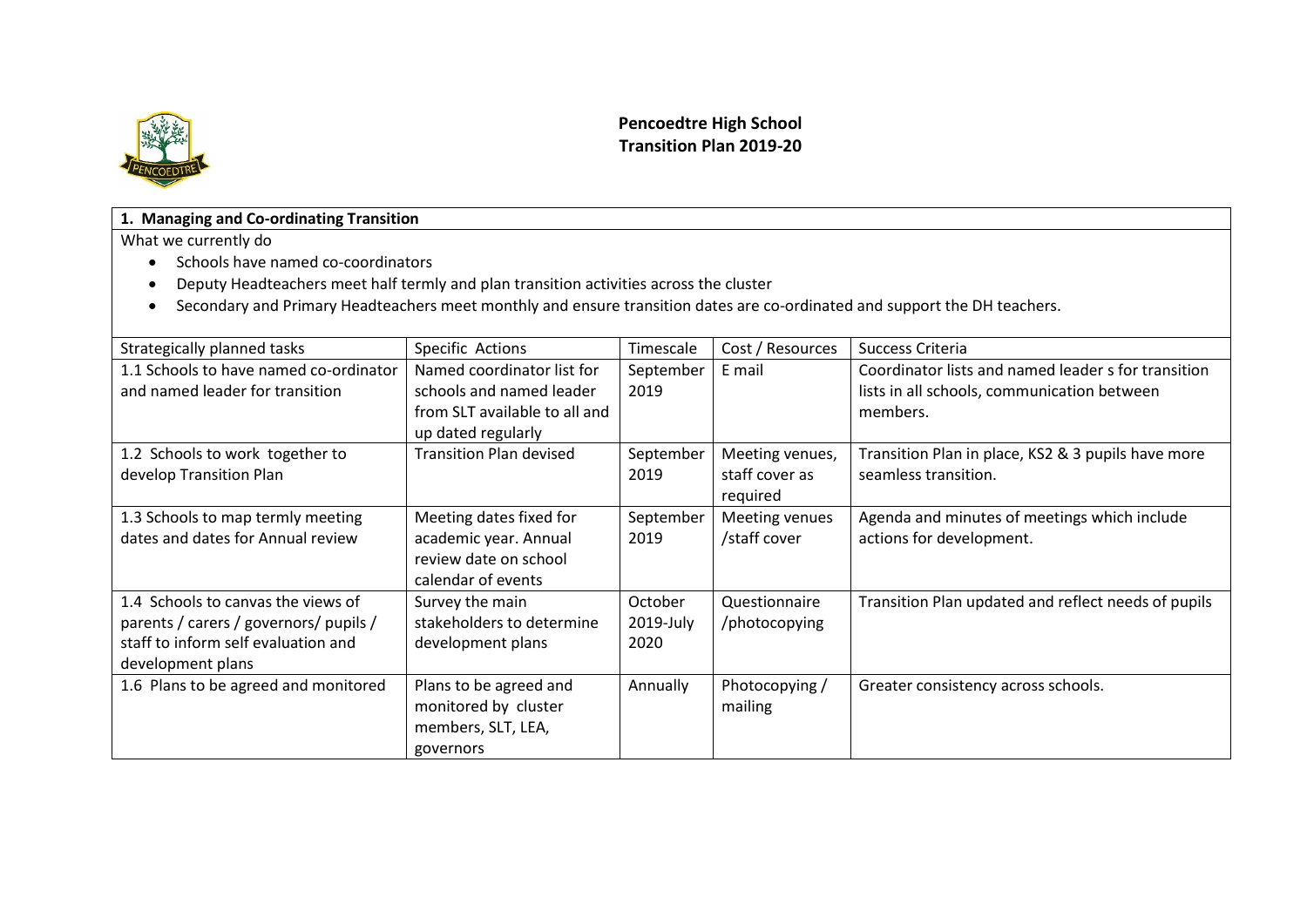## **2. Joint Curriculum Planning**

- Lead staff in each skill area
- Joint projects, for example, Literacy, Numeracy, Welsh and Science.
- Cross phase activities in other subjects

| Strategically planned tasks                                                                                                | Specific Actions                                                                                                   | Timescale                                   | Cost/<br>Resources                    | Success Criteria                                                                                                                    |
|----------------------------------------------------------------------------------------------------------------------------|--------------------------------------------------------------------------------------------------------------------|---------------------------------------------|---------------------------------------|-------------------------------------------------------------------------------------------------------------------------------------|
| 2.1 Schools to decide on a subject or<br>skills based approach and must consider<br>Literacy, Numeracy, Welsh and Science. | Discuss at all moderation<br>events throughout the<br>academic year.                                               | September<br>$2019 - May$<br>2020           | Moderati<br>on day<br>supply<br>costs | Literacy & numeracy, Science & Welsh levels raised.<br>Consistency across the KS and no dip in<br>performance.                      |
| 2.2 Cluster planning meetings held<br>regularly to ensure a consistent approach<br>to developing agreed priorities         | Planning meetings to ensure<br>consistent approach to<br>develop identified priorities<br>in 2:1. Meetings termly. | Annually-<br>October,<br>February &<br>July | Cover<br>staff<br>release,<br>copying | Primary & secondary teachers become familiar with<br>KS2 & 3 SoW. No unnecessary repetition of skills<br>/content delivery          |
| 2.3 Build opportunities for sharing of<br>good practice through cross phase liaison                                        | Observations, INSET, cross<br>phase meetings, PLCs                                                                 | On-going                                    |                                       | Teaching staff across phase better equipped and<br>good practice shared for benefit of pupils.                                      |
| 2.4 Identify lead staff for each skill area                                                                                | List with named staff for<br>literacy, numeracy, welsh &<br>science.                                               | September<br>2019                           | E mail                                | Lead staff lists in all schools, communication<br>between members increased leading to greater<br>continuity of skills across KS2/3 |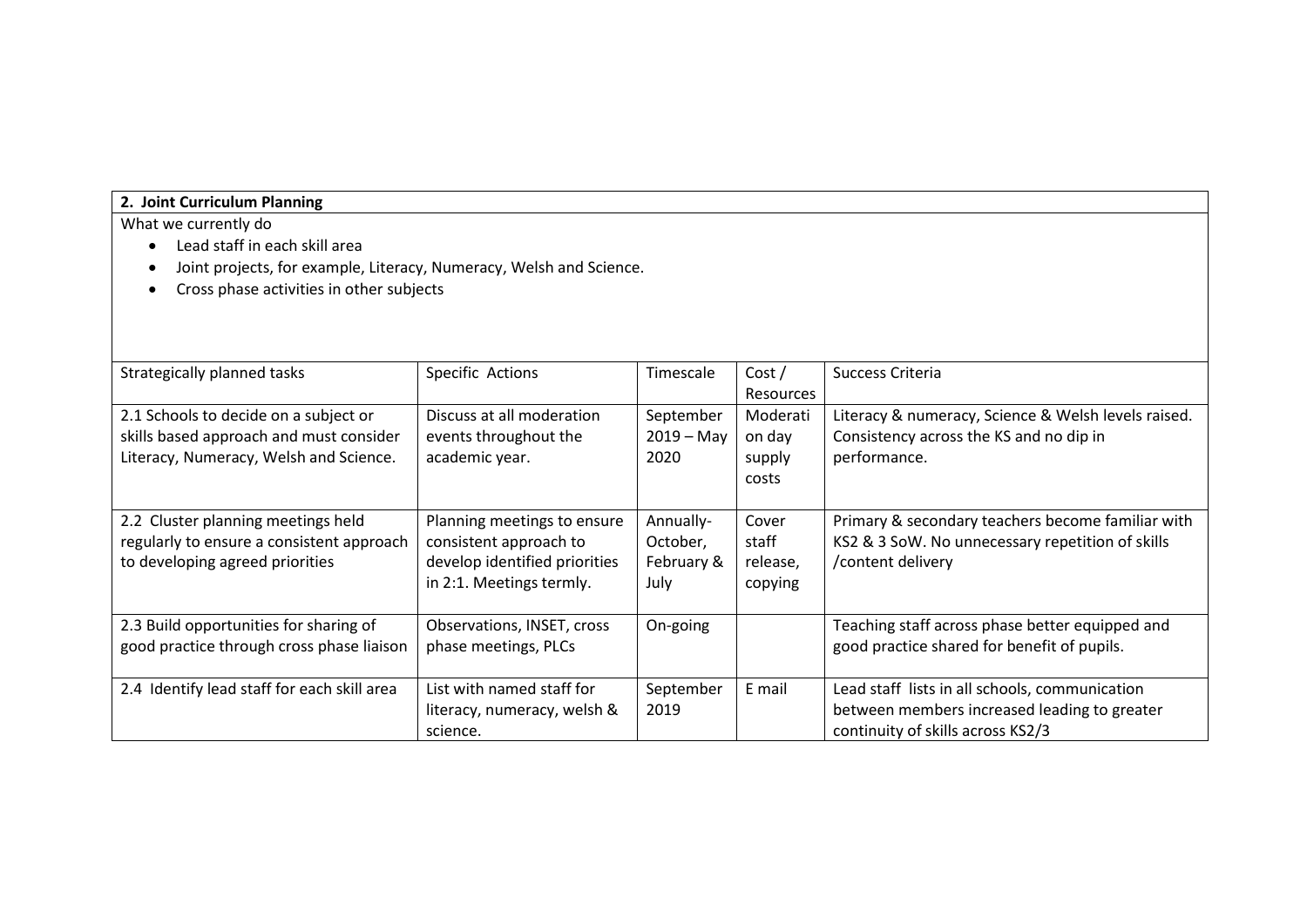## **3. Continuity in Teaching and Learning**

- Transfer day in Autumn Term, all year 6 pupils from 7 named feeder schools are invited
- Transfer Days in Summer Term (3), all year 6 pupils transferring attend.
- Challenge group for MAT years 5, 6 & 7 monthly at PHS.
- One off lessons in variety subjects during the year e.g. Science, Welsh

| Strategically planned tasks                                                                                                             | Specific Actions                                                                                                                                                          | Timescale                              | Cost/<br>Resources              | Success Criteria                                                                                                                                                                                                   |
|-----------------------------------------------------------------------------------------------------------------------------------------|---------------------------------------------------------------------------------------------------------------------------------------------------------------------------|----------------------------------------|---------------------------------|--------------------------------------------------------------------------------------------------------------------------------------------------------------------------------------------------------------------|
| 3.1 Discuss and agree effective<br>pedagogical approaches during cluster<br>meetings                                                    | Clear definition of pedagogical<br>approaches. Sharing of good<br>practice.                                                                                               | On-going                               | photocopyi<br>ng                | Pupils across phases familiar and comfortable<br>with the full range of teaching strategies.<br>Common language for discussing teaching &<br>learning                                                              |
| 3.2 In service training for school clusters                                                                                             | Joint INSET                                                                                                                                                               | October,<br>February,<br>July annually | February<br>meeting<br>cover    | Maintains consistent approach which impacts<br>positively upon pupils, opportunities for sharing<br>of good practice                                                                                               |
| 3.3 Share expertise and experiences<br>including classroom observations                                                                 | Timetable of cross-phase<br>lesson observations<br>established and implemented<br>Non core subjects<br>observations                                                       | September<br>$2019 - July$<br>2020     |                                 | KS3 core subject teachers observe core subject<br>lesson in KS2 & vice-versa. Seamless transition<br>for pupils in core subjects<br>Continuation of improved transition experience<br>for pupils across curriculum |
| 3.4 Provide opportunities for<br>prospective KS3 pupils to undertake<br>learning opportunities in secondary<br>school prior to transfer | Expand opportunities in<br>numeracy and literacy for<br>opportunities for pupils & staff<br>in KS2&3 to work together.<br>Specific subject lessons in<br>secondary school | On-going                               | Cover,<br>copying/<br>resources | Transfer pupils familiar with secondary staff,<br>pupils and pedagogy                                                                                                                                              |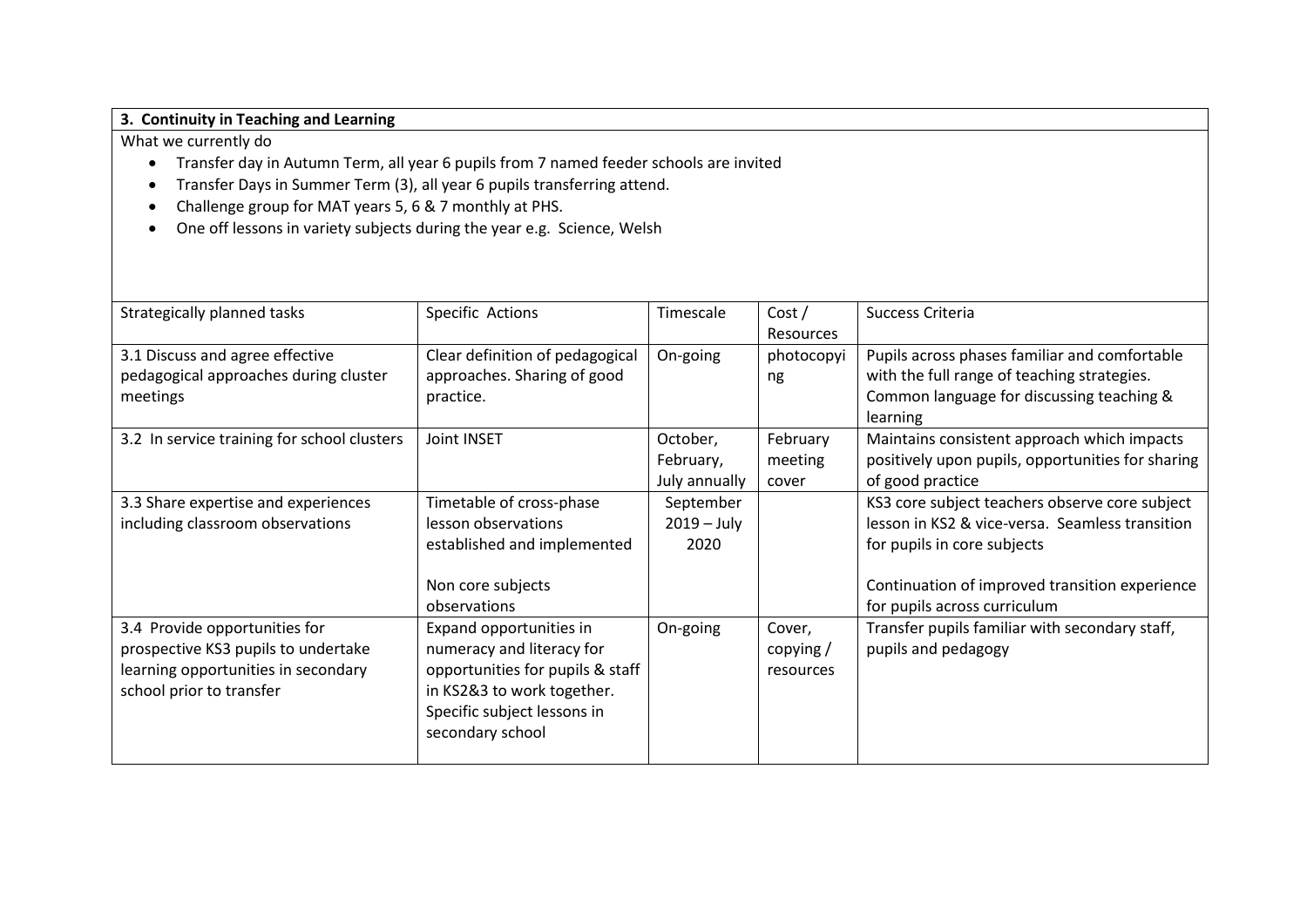#### **4. Consistency in Assessment and Monitoring**

- Identified cluster primary & secondary contacts
- Moderation meetings Autumn & Spring Terms English, Maths, Welsh & Science. Learner profiles and pupil involvement.
- Standardisation and moderation meeting for cluster in May English, Mathematics, Welsh, Science. Learner profiles and pupil involvement.
- Learner profiles discussed at moderation by KS2 year 6 teachers and secondary link teachers
- Pupil data collected from schools and LEA. All data disseminated to year 7 subject teachers
- Pupil files transferred in June from Primary to Secondary schools

| Strategically planned tasks                                                                         | Specific Actions                                                                                                                                                                        | Timescale                                  | Cost/                                                | Success Criteria                                                                                                                                                                               |
|-----------------------------------------------------------------------------------------------------|-----------------------------------------------------------------------------------------------------------------------------------------------------------------------------------------|--------------------------------------------|------------------------------------------------------|------------------------------------------------------------------------------------------------------------------------------------------------------------------------------------------------|
|                                                                                                     |                                                                                                                                                                                         |                                            | Resources                                            |                                                                                                                                                                                                |
| 4.1 Meet the statutory requirements<br>relating to CSC standardisation and<br>moderation procedures | Identify and confirm agreed<br>learner profiles for English,<br>Mathematics, and Welsh &<br>Science- from all cluster schools -<br>primary & secondary.<br>List names available to all. | April<br>May<br>annually                   | Venues /<br>meetings /<br>staff cover<br>as required | Secure and agreed and consistent approach in<br>primary and secondary schools to the assessment<br>of oracy, reading and writing within English, Welsh<br>as second language, Maths & Science. |
| 4.2 Develop learner profiles in<br>relation to CSC guidance                                         | Learner profiles from KS2 yr 6 at<br>levels 3, 4 and 5. Learner profiles<br>KS3 levels 4, 5, and 6.<br>Pupils involved with tasks at<br>moderation                                      | October,<br>February,<br>April<br>annually | Venues /<br>meetings /<br>staff cover<br>as required | Consistent standards across Key stages, key staff<br>familiar with standards<br>Learner voice considered - raised performance                                                                  |
| 4.3 Comply with the requirements of<br>the CSC statutory assessment<br>arrangements                 | Learner profiles to be sent to CSC                                                                                                                                                      | May<br>annually                            |                                                      | Learner profiles approved by CSC                                                                                                                                                               |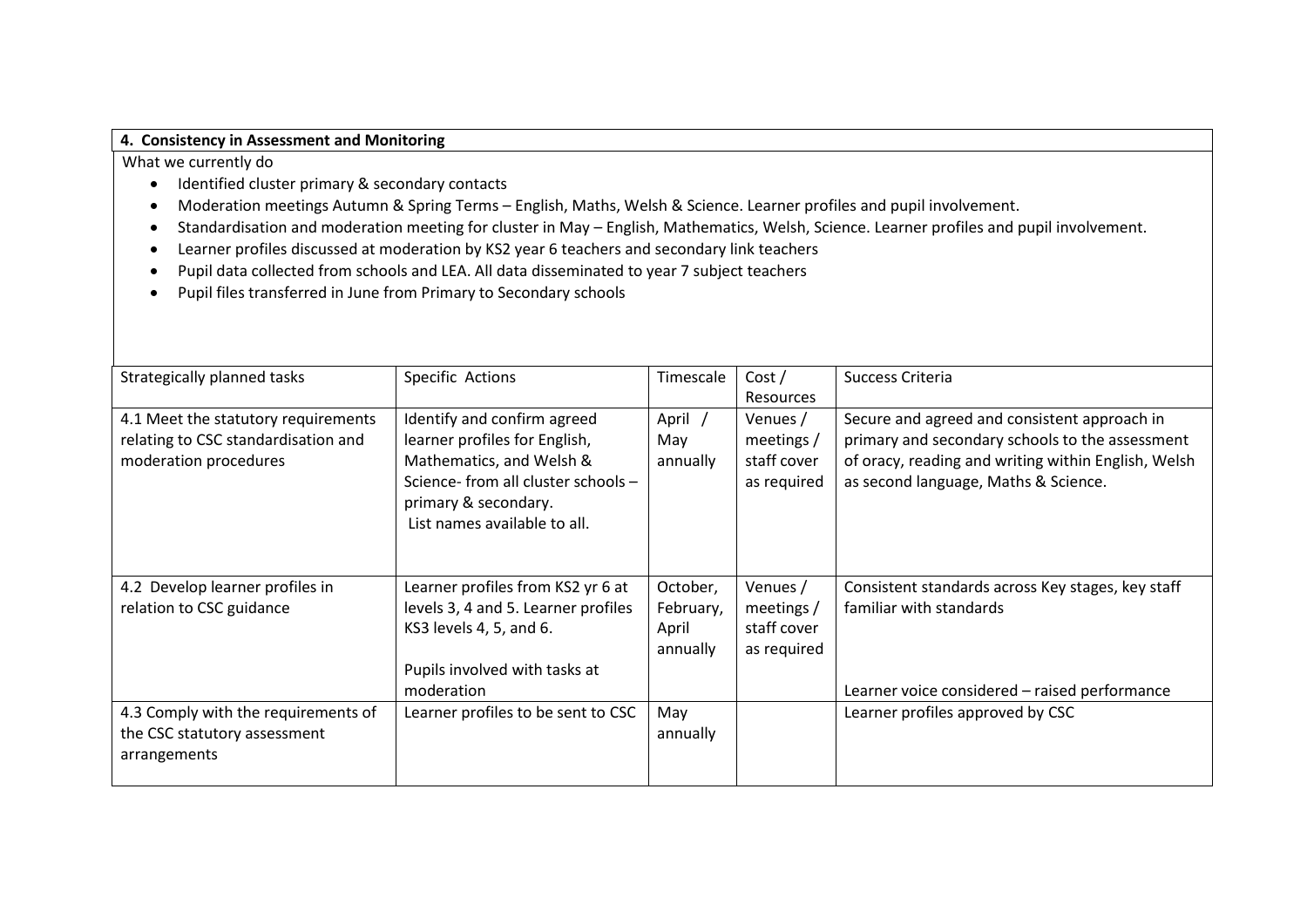| 4.4 Consider additional pupil<br>assessment material available                                                                      | WNT Testing - Reading,<br>numeracy reasoning and non-<br>verbal assessments conducted for<br>yrs 3-7 annually.<br>LEA Data unit to provide detailed<br>analyses from assessment data -<br>SAS scores / reading ages/ scatter<br>graphs                                        | May<br>annually<br>Annually<br>Nov      | Time, tests<br>LEA<br>support<br>Test costs,<br>time       | Assessment information available to current<br>teachers to facilitate end of year reporting &<br>provide pupil level information for next year's<br>teachers. Improved pupil knowledge positively<br>impacts upon classroom planning. Appropriate<br>intervention strategies implemented where<br>appropriate.<br>Early and appropriate response where pupils'<br>progress questionable |
|-------------------------------------------------------------------------------------------------------------------------------------|-------------------------------------------------------------------------------------------------------------------------------------------------------------------------------------------------------------------------------------------------------------------------------|-----------------------------------------|------------------------------------------------------------|-----------------------------------------------------------------------------------------------------------------------------------------------------------------------------------------------------------------------------------------------------------------------------------------------------------------------------------------------------------------------------------------|
|                                                                                                                                     | <b>SELFIE</b>                                                                                                                                                                                                                                                                 | Dec and<br>July                         |                                                            | Better understanding of pupils' perception of their<br>own learning                                                                                                                                                                                                                                                                                                                     |
| 4.5 Ensure that pupil data is readily<br>available and used appropriately by<br>all teachers to ensure sustained<br>progress in KS3 | Transfer of teacher levels end KS2<br>to KS3 this along with LEA pupil<br>data used and transferred into<br>user friendly data for all subject<br>teachers at KS3-pupil profile<br>books.<br>Data reviewed every half term by<br>ALNCO, Assistant Headteacher &<br><b>HOY</b> | July of<br>transfer<br>year<br>On-going | Time HOY<br>Colour<br>photocopyi<br>ng                     | KS3 teachers have knowledge of pupils in their<br>classes academically, socially & emotionally. Data<br>used to differentiate class tasks as appropriate.<br>Pupils happier and make more effective progress<br>within KS3                                                                                                                                                              |
| 4.6 Rationalise and agree on relevant<br>documentation to be transferred<br>from KS2 to KS3                                         | NC teacher levels in English,<br>Maths, Science & Welsh<br>SEN data<br>Personal information<br><b>MAT</b> information                                                                                                                                                         | Annually<br>May                         | Supply<br>cover as<br>required<br>Software<br>available to | More effective teaching, learning and<br>differentiation.<br>Improved pupil progress<br>Data transferred in consistent format and by<br>agreed dates                                                                                                                                                                                                                                    |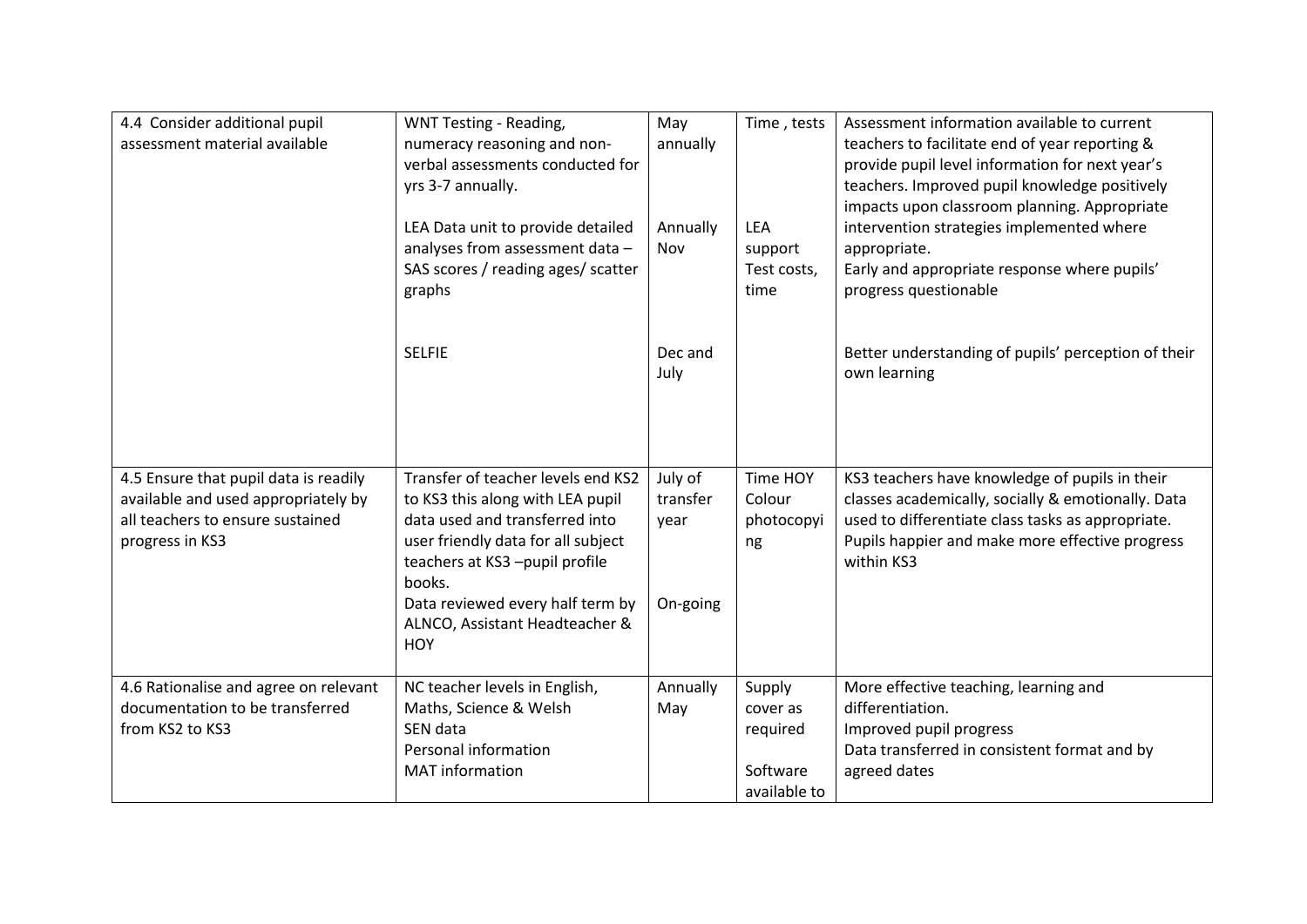| Skills profiles need to be | transfer | Pupils take responsibility for transfer of skills |
|----------------------------|----------|---------------------------------------------------|
| transferred                | data     | profile, pupil accountable and personal standards |
|                            |          | raised.                                           |

| 5. Evaluation of the Impact of the Policy and Improvement Initiatives on Standards |                           |                  |               |                                                     |  |  |  |
|------------------------------------------------------------------------------------|---------------------------|------------------|---------------|-----------------------------------------------------|--|--|--|
| What we currently do                                                               |                           |                  |               |                                                     |  |  |  |
| SELFIE testing of year 7 pupils twice per year                                     |                           |                  |               |                                                     |  |  |  |
| Analysis of WNT data annually to check progression                                 |                           |                  |               |                                                     |  |  |  |
| Meetings of primary headteachers and secondary headtecahers                        |                           |                  |               |                                                     |  |  |  |
| Pupil voice - discussions at parents' evenings with pupils & parents               |                           |                  |               |                                                     |  |  |  |
|                                                                                    |                           |                  |               |                                                     |  |  |  |
| Strategically planned tasks                                                        | Specific Actions          | Timescale        | Cost/         | Success Criteria                                    |  |  |  |
|                                                                                    |                           |                  | Resources     |                                                     |  |  |  |
| 5.1 Identify responsibilities within the                                           | Named senior staff within | Annually         | Time          | Clear line of responsibility and successful         |  |  |  |
| schools for evaluating the impact of                                               | each school to annually   |                  |               | communication between teachers in primary and       |  |  |  |
| the policy                                                                         | evaluate the plan in that |                  |               | secondary schools                                   |  |  |  |
|                                                                                    | period                    |                  |               |                                                     |  |  |  |
|                                                                                    |                           |                  |               |                                                     |  |  |  |
| 5.2 Decide on a monitoring process for                                             | Monitoring and completing | <b>July 2020</b> | Time, staff   | All cluster school demonstrate consistency of       |  |  |  |
| each aspect of the evaluation ensuring                                             | annual audits of the      | & on-            | cover as      | practice for agreed Transition Plan actions.        |  |  |  |
| robust processes in relation to data                                               | following areas:          | going            | required      | Consistency of approach positively impacts upon     |  |  |  |
| analysis and / or other methods of                                                 | Documentation & Planning  | depending        |               | pupils' abilities to become more effective learners |  |  |  |
| evaluations e.g. pupil perception                                                  | <b>Classroom Practice</b> | upon             |               | on KS3 lessons.                                     |  |  |  |
| surveys                                                                            | Assessment & Recording    | Transition       |               | Pupils demonstrate greater progress within and at   |  |  |  |
|                                                                                    | Pupil well-being          | Plan             |               | the end of Y7 compared with previous cohorts.       |  |  |  |
|                                                                                    |                           | timescales       |               |                                                     |  |  |  |
|                                                                                    |                           | previously       |               |                                                     |  |  |  |
|                                                                                    |                           | indicated.       |               |                                                     |  |  |  |
|                                                                                    |                           |                  |               |                                                     |  |  |  |
| 5.3 gather the views of a range of stake                                           | Pupil /parent perception  | June             | Questionnaire | Evaluation highlights strengths and weaknesses      |  |  |  |
| holders in order to draw conclusions                                               | survey                    | annually         | Photocopying  | and potential steps in transition arrangements.     |  |  |  |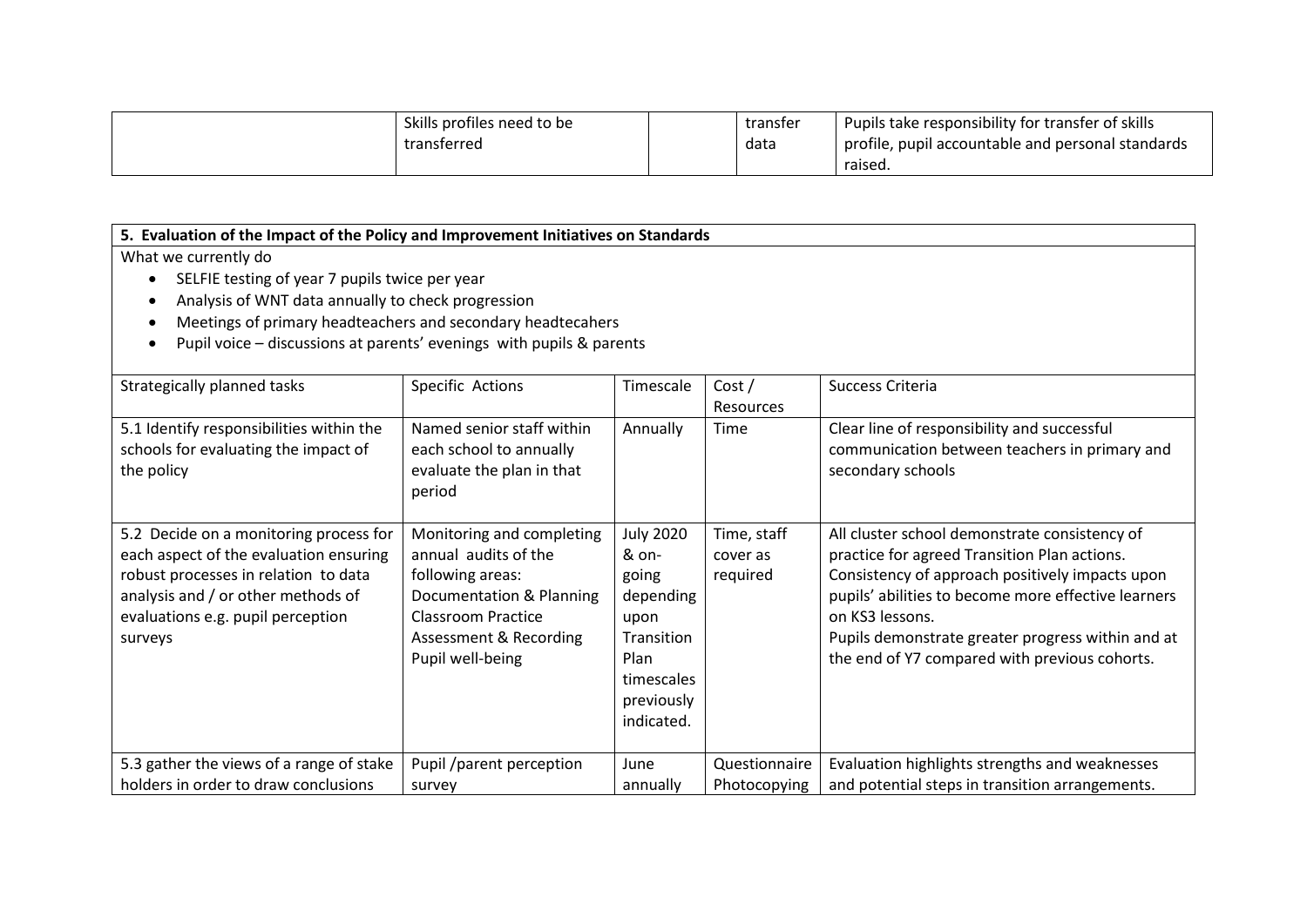| about the impact and management of |  | Survey results reflect moderation of transition |
|------------------------------------|--|-------------------------------------------------|
| the plan and make adjustments as   |  | events during plan period                       |
| reguired                           |  |                                                 |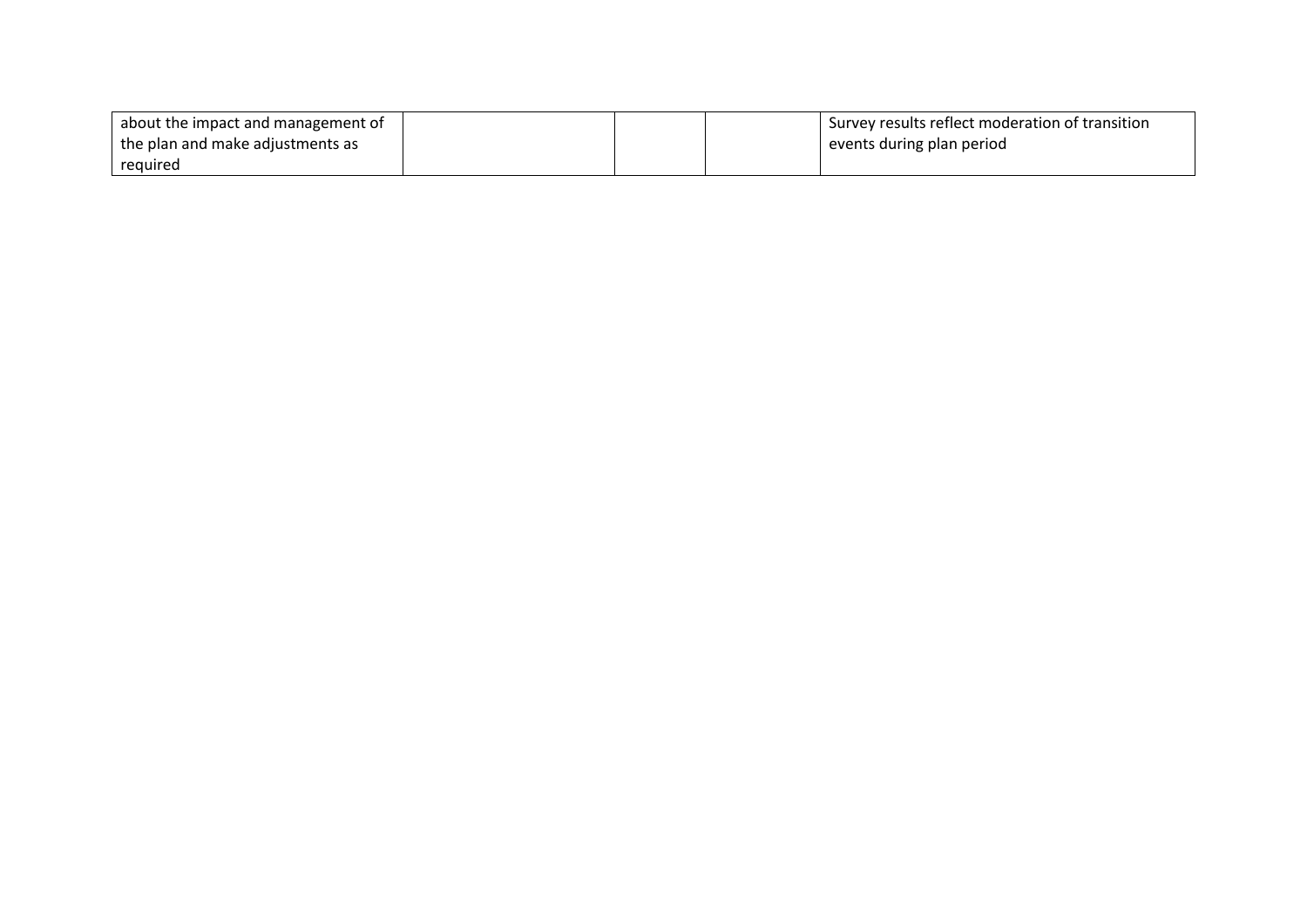#### **6. Ensuring Pupil Wellbeing**

- Meetings held in Summer Term between year 6 teachers and Head of Year 7 & transition co-ordinator to share information regarding pupil behaviour, social and emotional needs
- Meetings with school ALNCOs to address individual pupil learner needs
- Individual pupil appointments to sign HSA with year 7 tutor and parents/carers
- Additional school visits available for vulnerable learners in the summer term
- Year 7 tutors play key role with students delivering PD programme and act as learning coaches
- Year 7 classes all have an LSA attached for all lessons in initial 2 weeks and in core lessons as far as possible thereafter
- Peer mentor scheme for year 7 pupils provided by year  $6<sup>th</sup>$  form pupils
- Form tutor parents' meeting in first term secondary to discuss academic progress and social & emotional development
- Provision map for pupils with additional learning needs
- Transition days, one in October and three in July.
- Learning & Wellbeing department with named LSA to assist / nurture vulnerable pupils.

| Strategically planned tasks                                        | Specific Actions                                                                                                                                                                                                                                                               | Timescale                    | Cost/<br><b>Resources</b> | Success Criteria                                                                                                                                                                                     |
|--------------------------------------------------------------------|--------------------------------------------------------------------------------------------------------------------------------------------------------------------------------------------------------------------------------------------------------------------------------|------------------------------|---------------------------|------------------------------------------------------------------------------------------------------------------------------------------------------------------------------------------------------|
| 6.1 Share information regarding pupil<br>behaviour                 | Secondary ALNCO, senior<br>manager for transition & HOY<br>ensure relevant information is<br>compiled and disseminated to<br>teachers. Assistant<br>Headteacher, ALNCO, Learning<br>& Wellbeing manager and<br>Behaviour lead regularly<br>monitor and evaluate<br>information | On-going<br>throughout<br>KS | Time                      | Teachers better informed of pupils' specific<br>learning needs. Teachers plan and implement<br>learning programmes in response to this<br>information. Pupils make more effective<br>progress in KS3 |
| 6.2 Ensure that the personal and social<br>needs of pupils are met | Form tutor mentor and learning<br>coach role, support systems<br>within school clearly defined<br>roles                                                                                                                                                                        | On-going                     | Time                      | Pupils are happy confident, secure and aware of<br>all routes available to them for personal and<br>social needs. Behaviour issues reduced.<br>Academic achievement enhanced.                        |